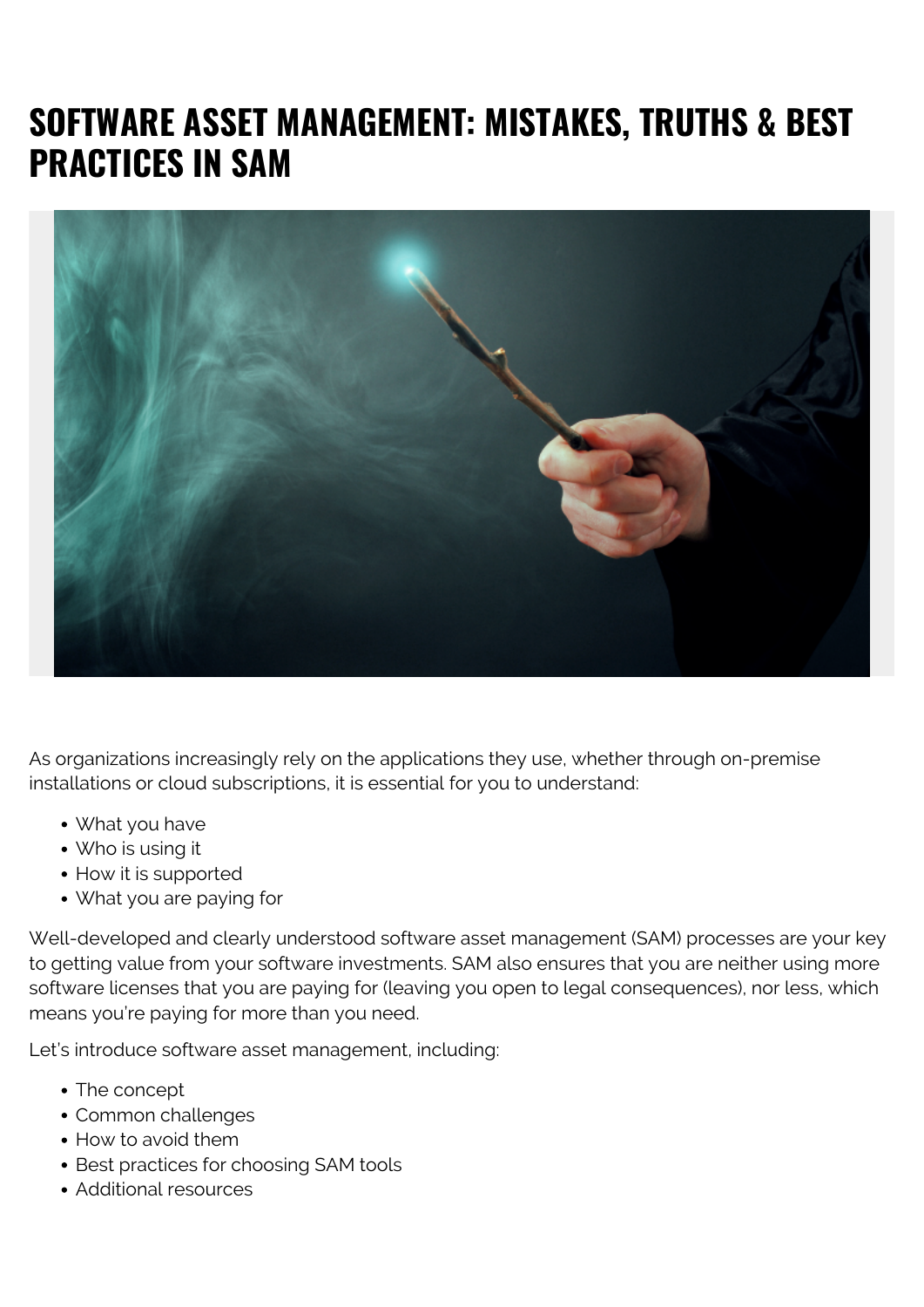## **What is software asset management?**

Software asset management is an ongoing IT practice. Like the overarching practice of [IT asset](https://blogs.bmc.com/blogs/it-asset-management/) [management \(ITAM\),](https://blogs.bmc.com/blogs/it-asset-management/) the primary end goals of SAM are usually to:

- Ensure compliance
- Mitigate risk of penalties
- Avoid security breaches
- Reduce risk of unplanned costs
- Optimize investments (i.e., lower costs)

Software is a huge, ongoing financial investment for all organizations. The ability for departments, or individual users, to acquire software licenses through [software as a service \(SaaS\) providers](https://blogs.bmc.com/blogs/saas-vs-paas-vs-iaas-whats-the-difference-and-how-to-choose/) means that it can be difficult to understand what software is being consumed by your organization, much less control the financial and legal implications of software use.

To demonstrate this challenge, the image below indicates a variety of asset types you'll need to manage. Many of these will fall within your SAM practice:



This means that SAM is

more important than ever, but also more difficult to do effectively due to the decentralization of software procurement. There is no easy button for asset management—regardless of the tools and content.

I have heard SAM referred to as a "dark art", which implies SAM is much more than a tool or technology. It requires skilled resources and the right technologies to cover all platforms, titles, and license models within scope.

## **Common SAM mistakes**

Many organizations start with unrealistic expectations because they have not been exposed to the challenges inherent in building a SAM program. Therefore, to build a successful and sustainable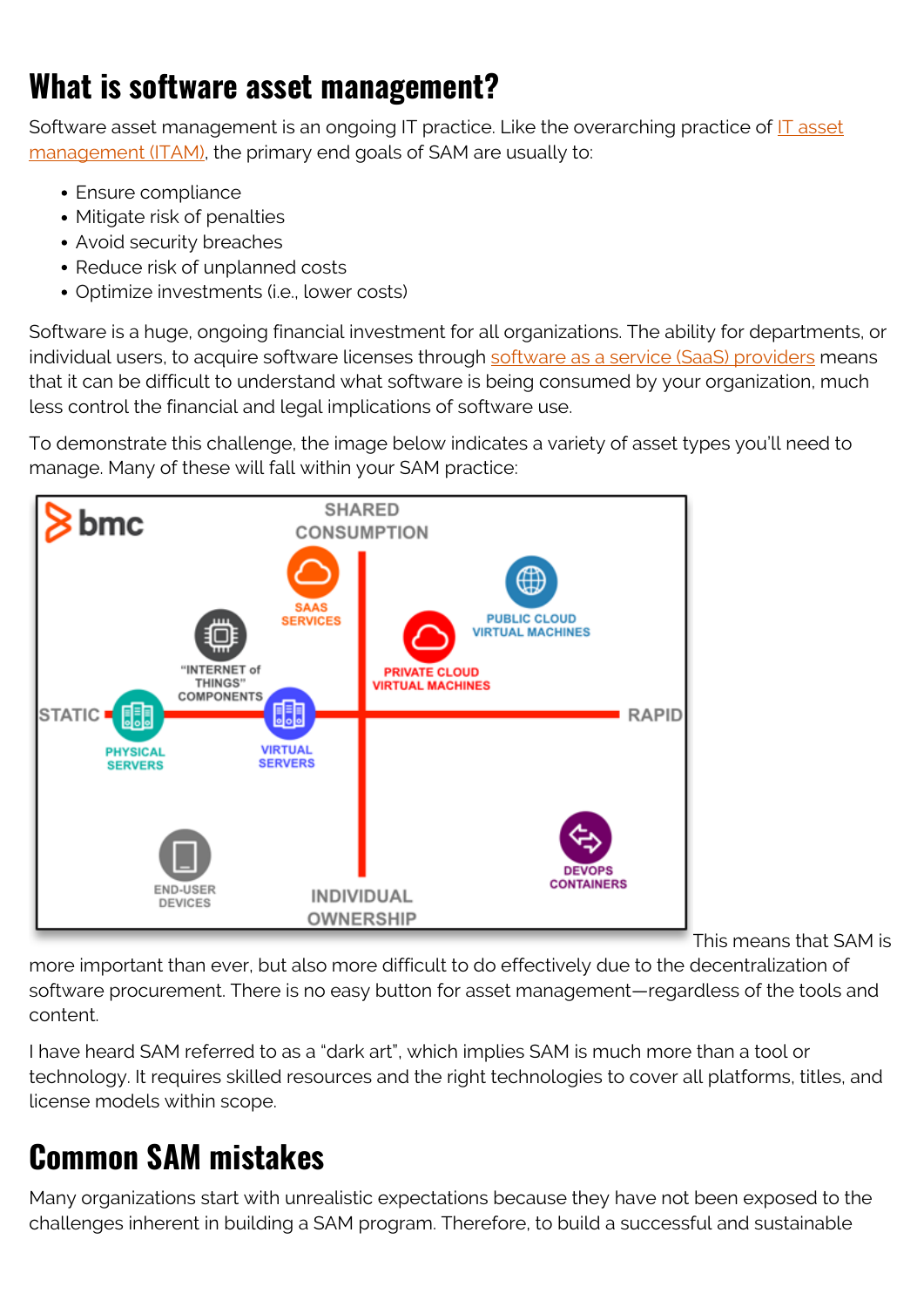SAM program, start with a critical understanding of the most common challenges.

There are many mistakes organizations make when setting up a SAM practice. These three are the most common mistakes I come across:

- 1. **Setting unrealistic expectations** when planning or maturing a SAM program.
- 2. **Not identifying a [roadmap](https://blogs.bmc.com/blogs/it-roadmaps/)**, a phased approach with a clear, prioritized list of requirements.
- 3. **Not performing the proper due diligencewith SAM vendors** to fully understand what you can do out-of-the-box vs. what requires customization, professional services, or consulting. This can have a significant impact on cost.

Any one of these three can delay or even completely derail a SAM project. Not in the list above is something that is almost more problematic—so here's a fourth mistake:

4. **Expecting a tool to do all the work for you.** As the saying goes: "A fool with a tool…" A SAM tool can do a lot of heavy lifting for you by [discovering software](https://blogs.bmc.com/blogs/it-discovery/) and enumerating license usage. But no single tool is going to provide all the answers you are looking for. If you do not design the SAM practice well BEFORE implementing a tool, then you are very unlikely to have a successful outcome.

## **Challenges and fundamental truths of SAM**

Too many organizations ignore or discount these challenges. The value of their SAM practices suffer as a result. The above mistakes are frequent challenges, often due to organizations:

- Jumping in too quickly without any experience
- Setting unrealistic expectations
- Not defining a focused scope with a phased approach

The list below are the most common SAM challenges—and their truths.

### **No single tool/solution**

No single tool can discover all software and the data necessary to measure all license models. I'll say it again: There is no such thing as an out-of-the-box SAM solution for all software.

Some tools are better with certain vendors and/or platforms than others. Some vendors bundle and/or partner with other technologies and content to broaden their coverage. For example:

- On the discovery front, some software requires usage information and/or specific configuration settings (e.g., Oracle database licensing).
- On the *licensing front*, the product use rights (PUR) can be very complex—think MIPs and points-based licensing.

On either front, very specialized knowledge is required to create and maintain this level of specialization. This is just one factor as to why a phased approach is essential for success.

#### **Content drives automation**

In today's SAM world, content is a critical success factor. Without it, the onus is on the customer to create and maintain it, which is not practical unless the scope is very limited. Content covers a wide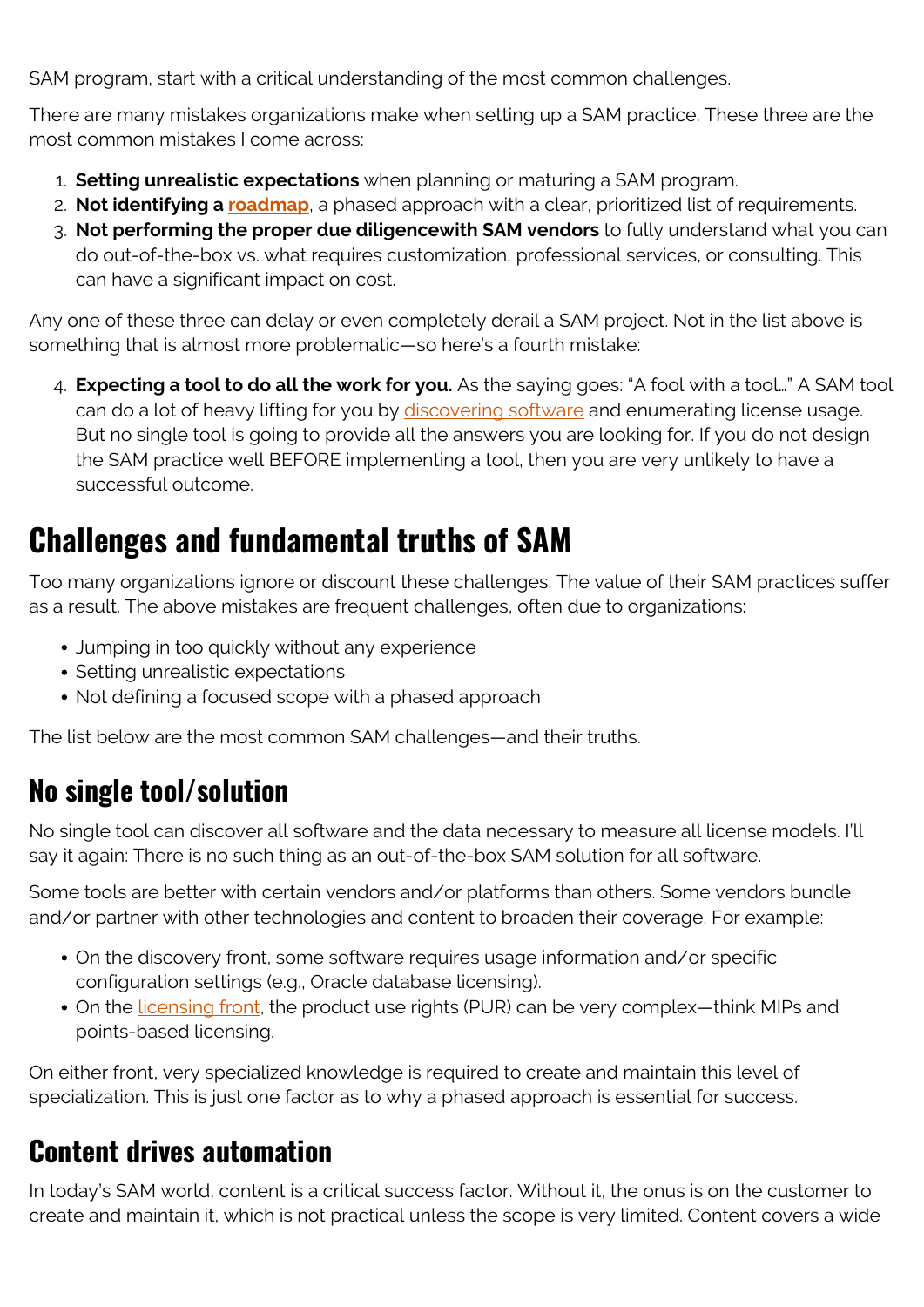range of areas including, but not limited to:

- Discovery
- License models/SKUs/PURs
- Maintenance
- End of life

For example, with product use rights, the default license can be associated to the discovered software, significantly reducing the effort to measure compliance

#### **Complex and ambiguous**

License models can be complex and ambiguous, and they will continue to grow. Datacenter software tends to be the most complex. Some information required to measure compliance may be difficult to collect. Not all vendor terms are clear and/or measurable and new license models continue to emerge.

Tip: Prior to purchasing any software, verify the compliance terms in order to avoid any ambiguity. If you don't know what to measure, you cannot be confident in your compliance position. ([Jump to](#page--1-0) [questions about compliance below.](#page--1-0))

### **Standards slow to adopt**

The primary standards in this area (ISO/IEC 19770-1, -2 and -3) have been slow to adopt to further enhance automation in order to reduce the dependency of content services.

As adoption grows, these standards (particularly -2 and -3 below) will reduce the dependency on content which is essential today to drive automation and reduce the SAM effort:

- [ISO 19770-1](https://www.iso.org/standard/56000.html) provides a process framework for SAM. This is a great standard to evaluate and baseline your SAM program.
- [ISO 19770-2](https://www.iso.org/standard/65666.html) provides the standard for software tagging (discovery) which software vendors are slowly adopting.
- [ISO 19770-3](https://www.iso.org/standard/52293.html) standard provides the transport format, which is intended to drive standardization on the entitlements front.

### **Cloud complexity**

Cloud licensing adds complexity as this is typically (but not always) less of an issue regarding licensing and compliance and more about [usage and optimization](https://blogs.bmc.com/blogs/optimizing-spend-with-saas/). Hence, some cloud vendors are getting better at controlling the usage to avoid non-compliance, which shifts the primary focus on the customer to ensure they don't over purchase (i.e. optimization over compliance)—an improvement over traditional on-premises software.

The tools and technology to capture and manage cloud-based software are improving as consuming applications via cloud services moves to becoming the rule rather than the exception.

## **Choosing SAM tools: Ask the right questions**

Understanding the complexity of your own environment is going to provide you with direction when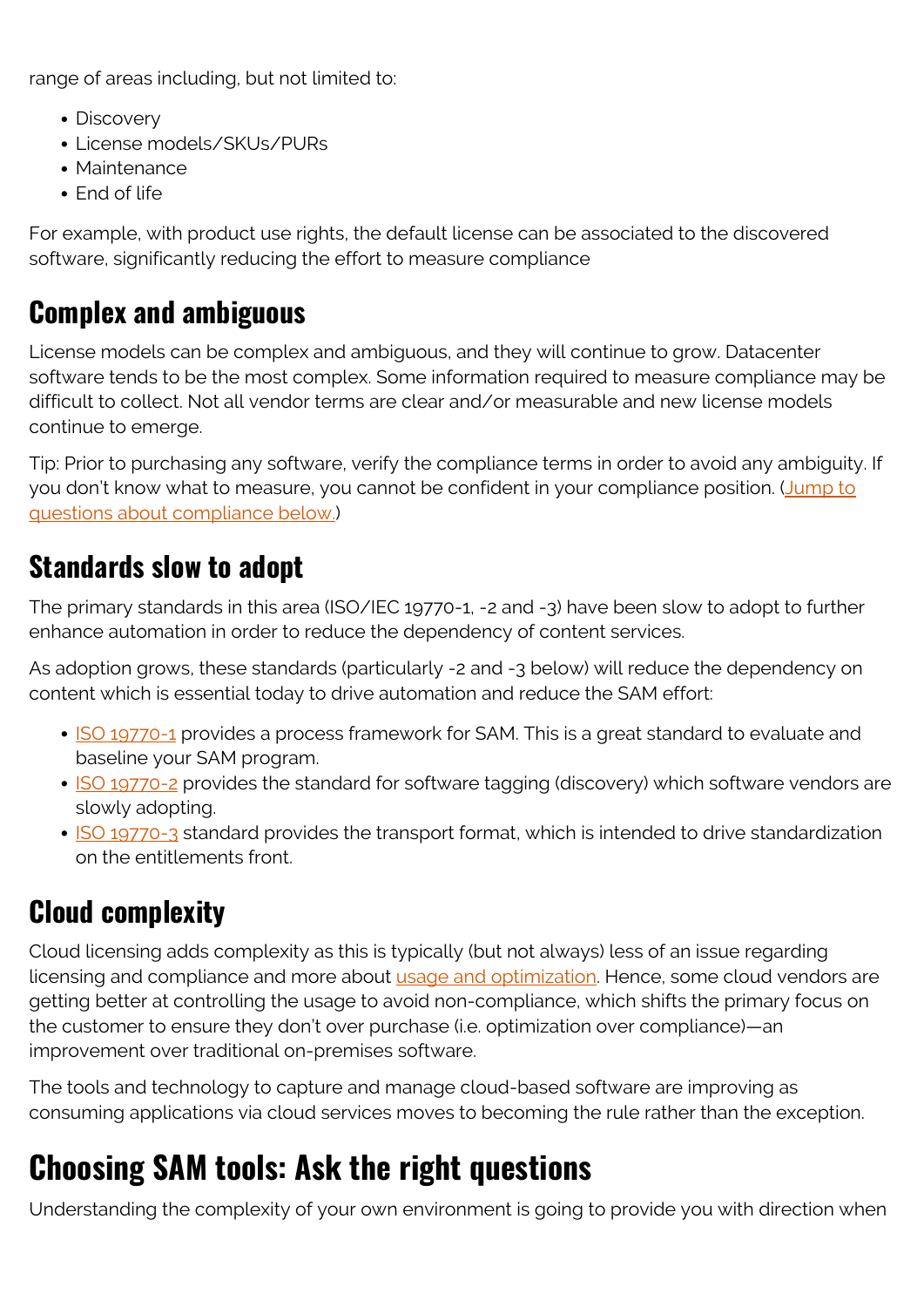you are planning your SAM initiative.

If your organization simply uses technology for basic productivity tasks and the bulk of your staff only use Microsoft Office 365, then your scope will much easier to define and the licensing much easier to manage. If, however, you use a wide variety of on-premise and cloud-hosted applications—which is likely—you need to plan accordingly.

When dealing with multiple vendors, it is important that you understand the licensing models that apply to each application.

The table below gives you a starting point to find out the information you need to understand when planning SAM for your organization. This is not an exhaustive list of questions, but it will give you direction on the additional information you will need to know in order to effectively manage your software assets.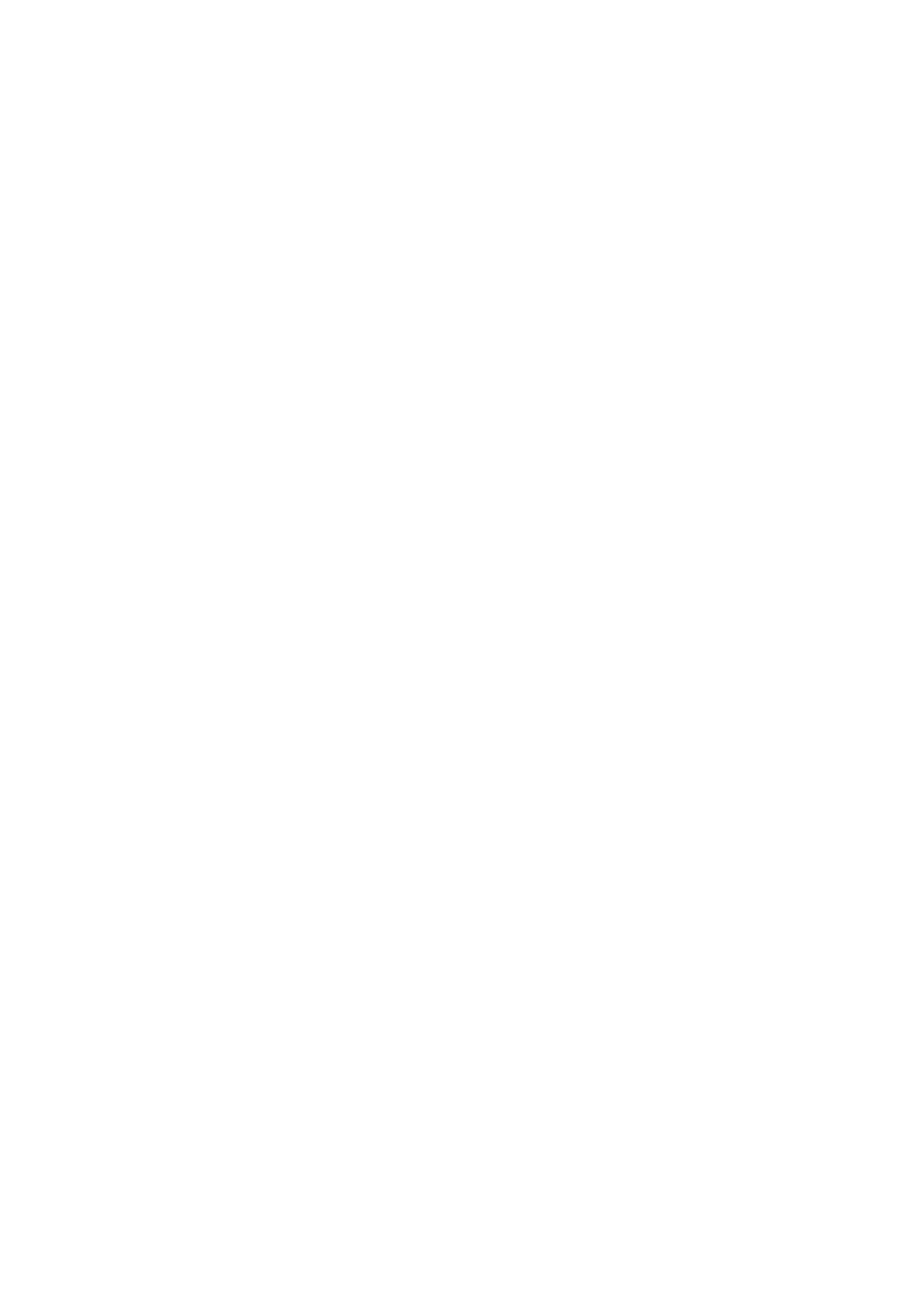# $8$  bmc

#### **Software Asset Management** Vendor questions for SAM tools

| <b>Vendor Questions</b>                                                                                                                                                                              | <b>Follow-up Questions</b>                                                                                                                                                                                                                                                                                                                                                                                                                                                                                                        |
|------------------------------------------------------------------------------------------------------------------------------------------------------------------------------------------------------|-----------------------------------------------------------------------------------------------------------------------------------------------------------------------------------------------------------------------------------------------------------------------------------------------------------------------------------------------------------------------------------------------------------------------------------------------------------------------------------------------------------------------------------|
| Does your solution discover<br>all software out-of-the-box<br>(OOTB)?                                                                                                                                | What methods (e.g., registry,<br>۰<br>signatures/files, etc.) are used to<br>discover different titles and platforms<br>(e.g., Oracle, cloud, etc.)?<br>If content/signatures are used, what<br>٠<br>vendors and software titles are<br>covered? Ask for specifics, not<br>generalizations.<br>What is your strategy to create and<br>۰<br>maintain these signatures? (i.e., Do you<br>focus on a platform, vendor, or<br>something else?)<br>How do you handle customer requests?<br>٠<br>Are there costs? If so, what are they? |
| Does your solution<br>normalize all software<br>OOTB?                                                                                                                                                | How is the information normalized?<br>٠<br>Is there normalization content? If so,<br>how is it maintained?<br>How do you handle customer requests?<br>٠<br>What is the process? Are there costs? If<br>so, what are they?                                                                                                                                                                                                                                                                                                         |
| Does your solution handle<br>all license models OOTB?                                                                                                                                                | What license models are covered?<br>Provide examples of complex license<br>models and how you handle them (e.g.<br>multi-use rights, upgrade or downgrade<br>paths, MIPs, Oracle database licensing).<br>What is your strategy to create and<br>maintain license models?<br>How do you handle new license models<br>or customer requests? Costs? If so,<br>what are they?<br>Do you focus on certain platforms and<br>titles?                                                                                                     |
| Beyond what has been<br>covered (normalization,<br>signatures, license models),<br>what other content do you<br>leverage to identify<br>software and automate<br>license compliance<br>calculations? | <b>SKUs</b><br>٠<br><b>Product Use Rights (PUR)</b><br>٠<br><b>End of Life</b><br>٠<br>Pricing<br>٠                                                                                                                                                                                                                                                                                                                                                                                                                               |